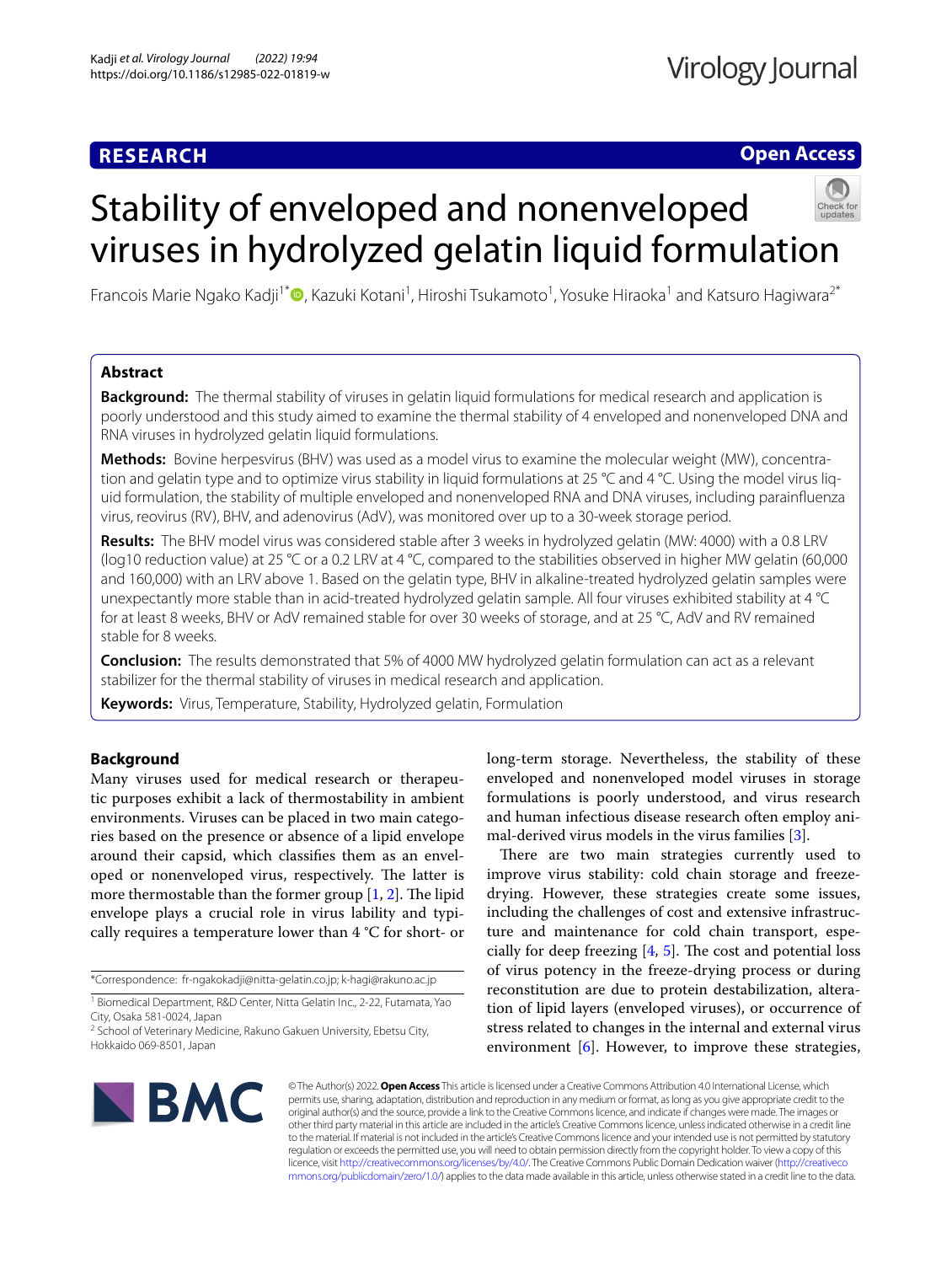many excipients are used in the formulation to increase the thermal stability of viral particles, including sucrose, dextran, albumin, and gelatin. Gelatin is a bulking agent and acceptable material for medical use and can enhance virus stability at ambient temperatures. Gelatin is preferably used as a stabilizer due to its high biocompatibility, biodegradability, low immunogenicity, and low material cost [[7\]](#page-6-6). Many investigators have used gelatin for decades as a stabilizer in vaccine development. For instance, it is an excipient in some vaccines approved by the FDA, including live attenuated infuenza, measles mumps rubella, shingles zoster, varicella, and yellow fever vaccines under the brand names Flumist®, MMR  $II^{\circledast}$ , Zostavax<sup>®</sup>, Varivax<sup>®</sup>, and YF-Vax<sup>®</sup>, respectively. The contribution of gelatin to virus stability alleviates the cost and burden of transport and storage under the cold chain process, improving virus stability at ambient temperatures, including 4 °C and 25 °C.

Very few studies have reported the thermal stability of viruses in gelatin formulations. Some studies have investigated the temperature-induced aggregation of measles particles in several stabilizing excipients, including gelatin [[8\]](#page-6-7), or the stability in sorbitol-gelatin formulations for measles virus [[9\]](#page-6-8). Another report examined the thermal stability of varicella-zoster virus in hydrolyzed gelatin [[10\]](#page-6-9). However, the characteristics of the gelatin product used for thermostability evaluation in those studies are poorly reported or unknown; there is a paucity of data on the thermal stability of viruses, including for enveloped and nonenveloped viruses in gelatin liquid formulations.

The mechanism of gelatin-mediated stabilization of viral particles in liquid inoculant formulations remains broadly unknown. Gelatin is an additive that is thought to be a good stabilizer of viruses in viral transport medium [[11\]](#page-6-10). Gelatin may also play a role in resistance to temperature-induced changes in viral density, which is often concluded from accelerated studies [[8\]](#page-6-7). Moreover, the heterogeneous nature of gelatin makes explaining its mechanistic contribution to viral stability challenging. Many reports have speculated that gelatin might provide noncovalent binding via electrostatic interactions for virus stability [[11](#page-6-10)]. In the case of cationized gelatin (introducing amine residues onto the carboxyl groups), a complex is formed with a negatively charged viral capsid or nucleic acid through electrostatic interactions [\[12](#page-6-11)], which appears to prevent the degradation of surface proteins relevant to virus stability during storage or for the sustained release of an encapsulated drug in the body. It is also known that gelatin viscosity not only suppresses the phase transformation but also decreases osmotic pressure in protein solutions [[13\]](#page-6-12), and gelatin at an optimum concentration prevents virus aggregation, thereby improving stability through mutual incompatibility and

special exclusion interactions with virus particles [\[14](#page-6-13)]. The properties of gelatin used in previous studies on the stability of viruses are poorly known. Therefore, this study aimed to examine the thermal stability of 4 enveloped and nonenveloped DNA and RNA viruses in liquid formulations with known gelatin parameters, including concentrations, molecular weights (MWs), and gelatin types, including type A (acid-treated gelatin) and type B (alkaline-treated gelatin), to gain a greater understanding of their efects on virus stability profles.

## **Materials and methods**

## **Bulk virus preparation and storage**

Bovine herpesvirus 1 (BHV-1) as Herpesviridae, PI-3 (bovine parainfuenza type 3) as Paramyxoviridae, Reovirus 3 (RV-3; ATCC VR-824) as Reoviridae, and human adenovirus 5 (AdV-5; ATCC VR-1516) as Adenoviridae were used as test viruses to examine virus thermal stability in gelatin liquid formulations. The BHV-1, PI-3, RV-3, and AdV-5 inoculums were prepared, and infected monolayers of MDBK cells (BHV-1 and PI-3), HEK-293 cells (AdV-5), and LLC-MK2 cells (RV-3) were cultured with Dulbecco's modifed Eagle's medium (DMEM; D6026 Merck) containing 5% fetal calf serum following incubation at 37 °C for 6–7 days post-infection. Each virus-infected culture was harvested and centrifuged at 2500 rpm for 15 min at 4 °C, and the supernatant was collected, transferred into SW41Ti Beckman UC tubes, and ultracentrifuged for 2 h at 28 K rpm to produce pellets of high titer of virus stocks. Pellets were dissolved in gelatin liquid formulations. Aliquots of 250 µL/tube were made and pretested to determine the initial virus titer, and the rest were stored at − 80 °C as references and at ambient temperatures, including 4 °C and 25 °C, for virus thermal stability evaluations.

## **Gelatin samples**

The gelatin samples used for formulation were of either porcine or bovine origin. They included pigskin and bovine bone gelatin resulting from acid or alkaline extraction methods. All bovine materials used for gelatin production are not from countries at risk of BSE or specifed risk materials, and a process for prion inactivation is included in the gelatin manufacturing process. Specifcally, the samples were beMatrix<sup>™</sup> Gelatin series, from Nitta Gelatin Inc. (Osaka, Japan). Additionally, recombinant human serum albumin (rHSA) of molecular weight 66,000 from Albumedix (Nottingham, UK) was also used as a reference control for the viral stability test. Various MWs of hydrolyzed gelatin (HG) were also obtained from one of the original products (beMatrix<sup>™</sup> Gelatin  $LS-H$ ) through heat hydrolysis at diferent temperatures and pH values, and the samples were all fnally adjusted to pH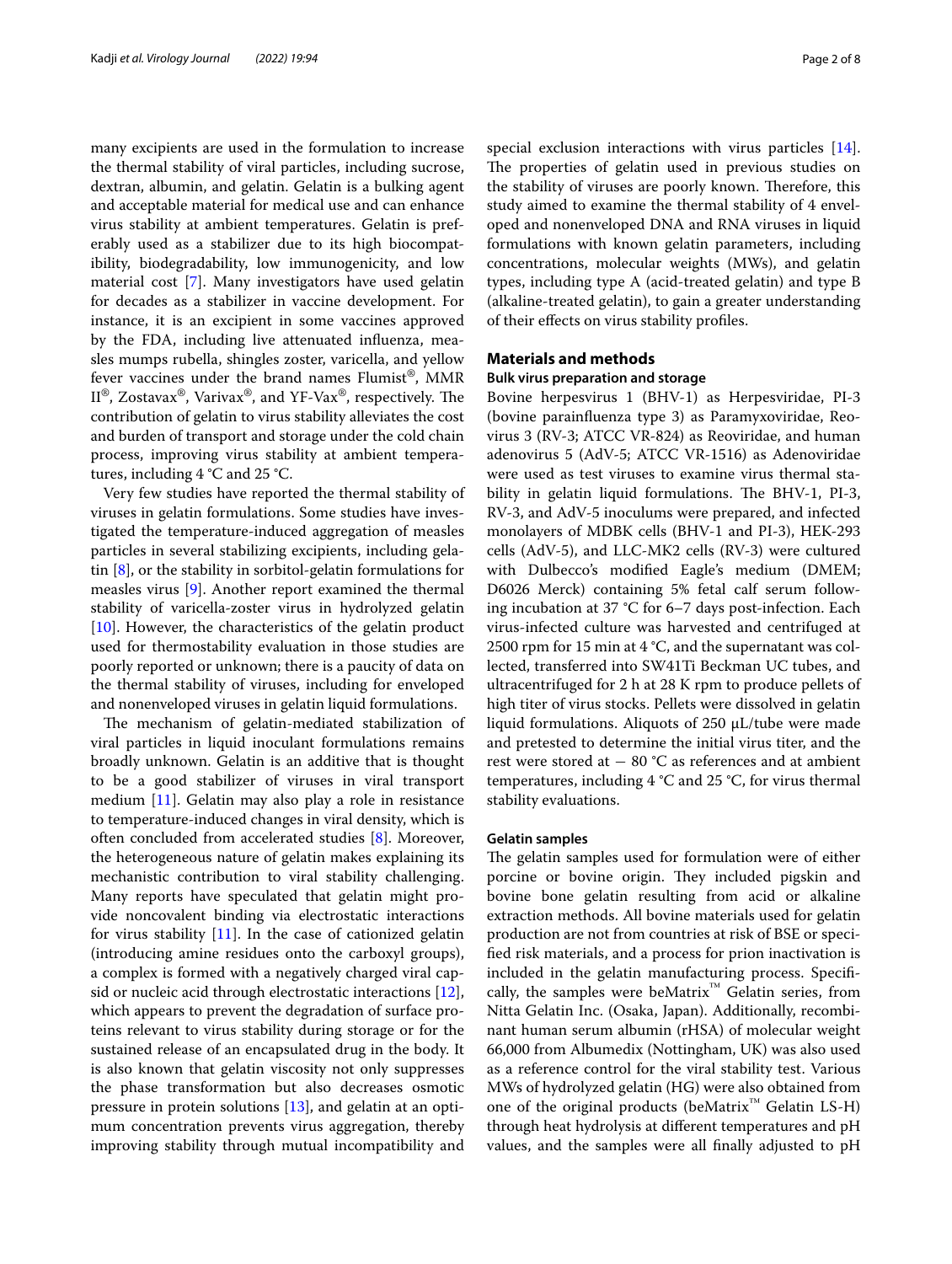7 prior to use in the formulations. The resulting MW of the samples was measured by gel permeation chromatography following the manufacturer's protocol (Tosoh Bioscience). Briefy, a 0.2% gelatin solution adjusted with distilled water was passed through a  $0.2 \mu m$  filter and vortexed. The samples were placed in the autosampler for analysis under the following conditions: a 1 mL/min fow rate, column temperature at 40 °C, 10 µL injection volume, and a 214 nm UV wavelength. The isoelectric point determination for each sample was performed using the zeta potential method with a ZetaSizer Nano ZS (Malvern Panalytical, UK). Briefy, samples were dissolved in bufer made of a 0.1 M Tris–HCl (pH 7.7–9.0) solution and acetate solution (pH 4.0–5.50) to make  $0.25\%$  (w/v). The zeta potential was measured, and the pH variation depending on the zeta potential was plotted and extrapolated to derive the isoelectric point at zero [\[15\]](#page-6-14).

#### **Cytotoxicity test**

To select cytotoxicity-free samples for the gelatin formulation, a total of three buffers (6 mM sodium phosphate + 150 mM NaCl + 10% glycerol [pH 7.2]; 20 mM Tris + 25 mM NaCl + 2.5% glycerol [pH 8.0]; and 6 mM sodium phosphate + 150 mM NaCl + 15% sucrose [pH 7.4]) and gelatin samples of various MWs were evaluated. Briefy, each sample was serially diluted twofold in DMEM (Dulbecco's modifed Eagle's medium) and dispensed at 50  $\mu$ L/well (triplicate) into a 96-well plate, followed by the addition of 10,000 Vero cells per well and incubation at 37 °C for 72 h. A volume of 20 µL of MTS (3-(4,5-dimethylthiazol-2-yl)-5-(3 carboxymethoxyphenyl)-2-(4-sulfophenyl)-2H-tetrazolium) from Promega (Cat #G3580) was added and incubated at 37 °C for 3 h, followed by absorbance measurement at 490 nm on a plate reader (Ultramark Microplate Reader, Bio-Rad). The survival rate was determined using the formula [Survival rate  $=$  (Sample O.D.- Blank)/ (Mock OD- Blank)  $\times$  100].

## **Virus titration**

Virus titration was carried out before and after storage at − 80 °C, 4 °C and 25 °C for a certain number of weeks. Briefy, triplicates of aliquots for each virus sample before or after a storage period were serially diluted tenfold in cell medium; and inoculated on relevant monolayers, including MDCK cells for BHV-1 and PI-3, HEK-293 cells for AdV-5, and LLC-MK2 cells for RV-3, in 96-well plates; and incubated at 37 °C. The cytopathic effect was recorded 6 days post-infection. The virus titers were determined as the 50% tissue culture infectious dose (TCID<sub>50</sub>/mL) following the Karber method [[16](#page-6-15)]. Viral titers were measured for the three storage solutions, and the log10 reduction value (LRV) was calculated as the

<span id="page-2-0"></span>

| <b>Table 1</b> Three-week storage stability of BHV in the gelatin |  |  |  |  |
|-------------------------------------------------------------------|--|--|--|--|
| formulation with varying molecular weights at 25 °C               |  |  |  |  |

| Gelatin MW | 650 | 1980 | 4000 | 60,000 | 160,000 |
|------------|-----|------|------|--------|---------|
| LRV        | 1.1 | 1.3  | 0.8  | 2.0    | 2.9     |
| SD         | 0.1 | O 1  | 0.4  | 0.3    | 0.2     |

*MW* molecular weight, *LRV* log reduction value, *SD* standard deviation *LRV* log reduction value, *SD* Standard deviation

diference between the log10 of preincubation virus titers and the log10 of post incubation virus titers. An LRV above 1 or over 90% reduction in titer was considered a loss of virus infectivity [[17–](#page-6-16)[20](#page-6-17)].

## **Statistical analysis**

Data analysis, including group comparisons and graphical representations, was conducted using Prism software 8.0 (GraphPad, San Diego, CA, USA), and a *P value*<0.05 was considered statistically signifcant. (Each experiment was carried out in triplicate, and the bar graphs show the means and standard deviations of LRV).

## **Results**

GTS bufer (20 mM Tris–HCl, 2.5% glycerol, 25 mM NaCl, pH 8.0) and gelatin samples of various MWs with fnal concentrations ranging between 0.4% and 25% demonstrated no cytotoxicity (data not shown). In conducting the virus storage stability test, BHV-1, which had the highest decrease in stability under 5% FCS DMEM conditions at 4 °C for 4 weeks, was used as a model virus for the development of gelatin liquid formulations.

In total, 5 samples with diferent gelatin molecular weights in the formulation in GTS bufer with BHV-1 were monitored primarily for 3 weeks at 25 °C and 4 °C. BHV-1 remained stable after 3 weeks of storage in 4000 MW hydrolyzed gelatin liquid formulation at 25 °C, in contrast to the loss of stability observed in gelatin liquid formulations with 60,000 and 160,000 MWs. (Table [1](#page-2-0)). Additionally, BHV-1 remained stable in all three HG liquid formulations at  $4 °C$  for 8 weeks of storage. Moreover, the HG formulation with 4000 MW appeared as a better stabilizer of BHV at both 4 °C and 25 °C, showing no statistically signifcant diference (Fig. [1A](#page-3-0)).

Hydrolyzed gelatin with 4000 MW, which demonstrated a better virus-stabilizing formulation at 4 °C and 25 °C compared to that of other HG samples, was singled out to make concentration-varying formulations of 0.1%, 0.5%, 5%, 10%, and 20% (w/w) % to fnd the optimal concentration for virus storage stability. In addition, 0.5% rHSA in GTS bufer was also used as a control in the same evaluation. Only the concentration of 5% showed good stability after 3 weeks of storage at 25 °C, while loss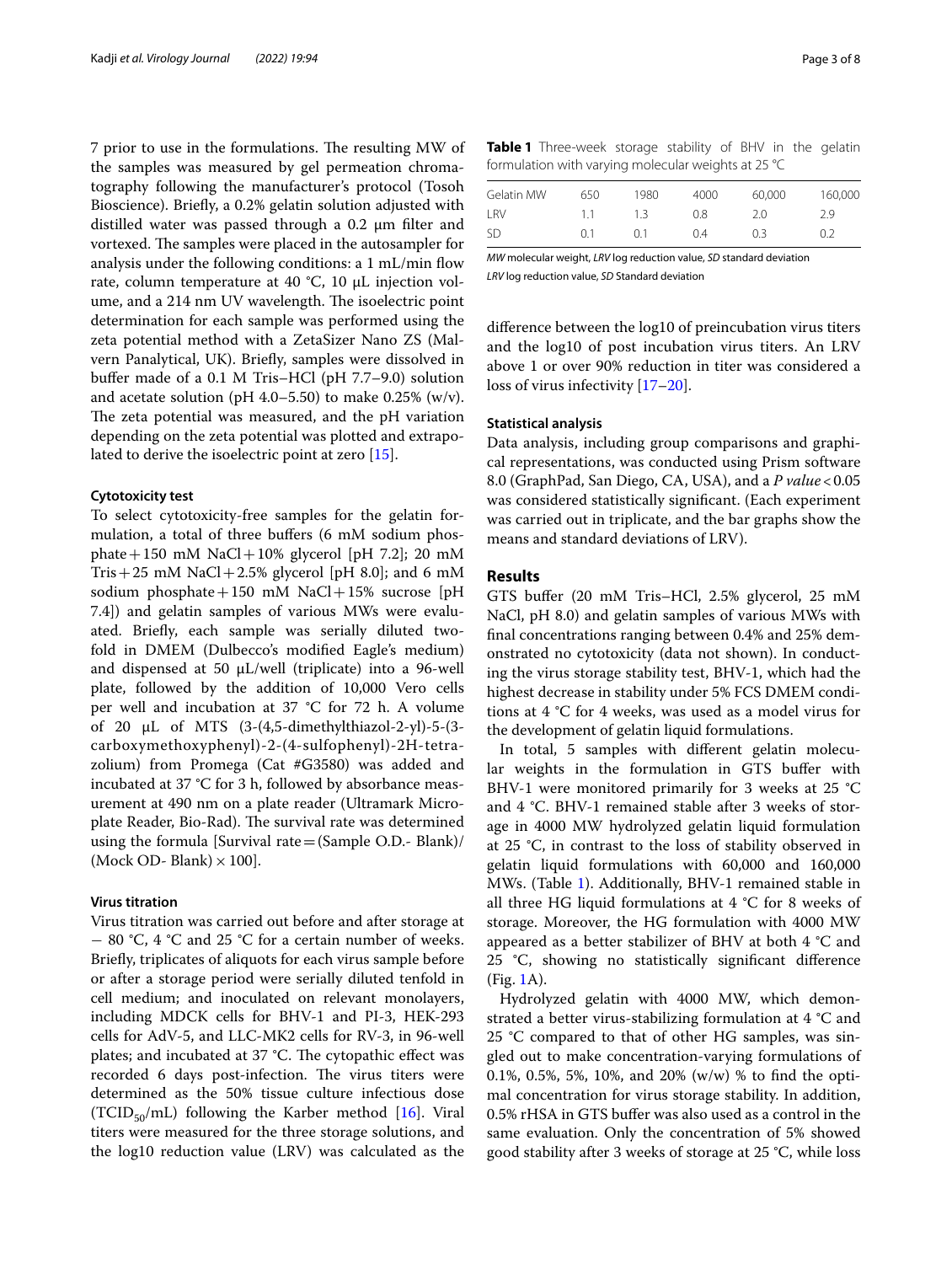

<span id="page-3-0"></span>**Fig. 1 A** Stability over 3 weeks of storage of BHV-1 in the hydrolyzed gelatin liquid formulation at 4 °C and 25 °C. LRV: Log reduction value, \*\**P* value<0.01 (Welch's *t* test), ns: non statistically signifcant. **B** Stability of BHV in the hydrolyzed gelatin liquid formulation with varying concentrations in 3- and 8-week storage at 4 °C. LRV: Log reduction value. **C** Stability of BHV in hydrolyzed gelatin liquid formulation with varying concentrations in 3- and 8-week storage at 25 °C. LRV: Log reduction value. **D** Isoelectric points of varying acid-treated and alkaline-treated hydrolyzed gelatin used for virus stability formulations. Zeta potential and pH of each molecular weight samples were showed in the fgure. **E** Stability of BHV in acid-treated and alkaline-treated hydrolyzed gelatin after 3 weeks of storage at 25 °C. The numbers indicate the molecular weight of samples, and A and B, acid-treated and alkaline-treated hydrolyzed gelatin respectively. LRV: Log reduction value. F Effect of three freeze-thaw cycles on BHV stability in hydrolyzed gelatin. LRV: Log reduction value, \**P* value<0.05 (Welch's *t* test), HG: Hydrolyzed gelatin

of rHSA stability occurred (Fig. [1](#page-3-0)B). Meanwhile, at 4 °C, all HG concentrations including 0.1%, 0.5%, 5%, 10%, 20% and rHSA yielded good stability after 3 weeks of storage (Fig. [1C](#page-3-0)).

Additionally, the isoelectric points of diferent acidtreated or alkaline-treated HG were determined to be 4.0, 4.3, 4.6 and 8.0 for HG 650 MW, 1980 MW, 4000 MW and 2000 MW respectively (Fig. [1](#page-3-0)D). The analysis of BHV-1 stability according to gelatin type was performed,

and the LRV of BHV-1 in acid-treated HG was approximately 4 times greater than the LRV of BHV-1 in alkaline-treated HG at 25 °C (Fig. [1](#page-3-0)E).

To evaluate the efect of freezing and thawing samples multiple times on the stability of BHV-1, freeze–thaw stability testing was carried out, and the BHV-1 infectivity was preserved after three freeze–thaw cycles in liquid formulation with or without HG. However, BHV-1 was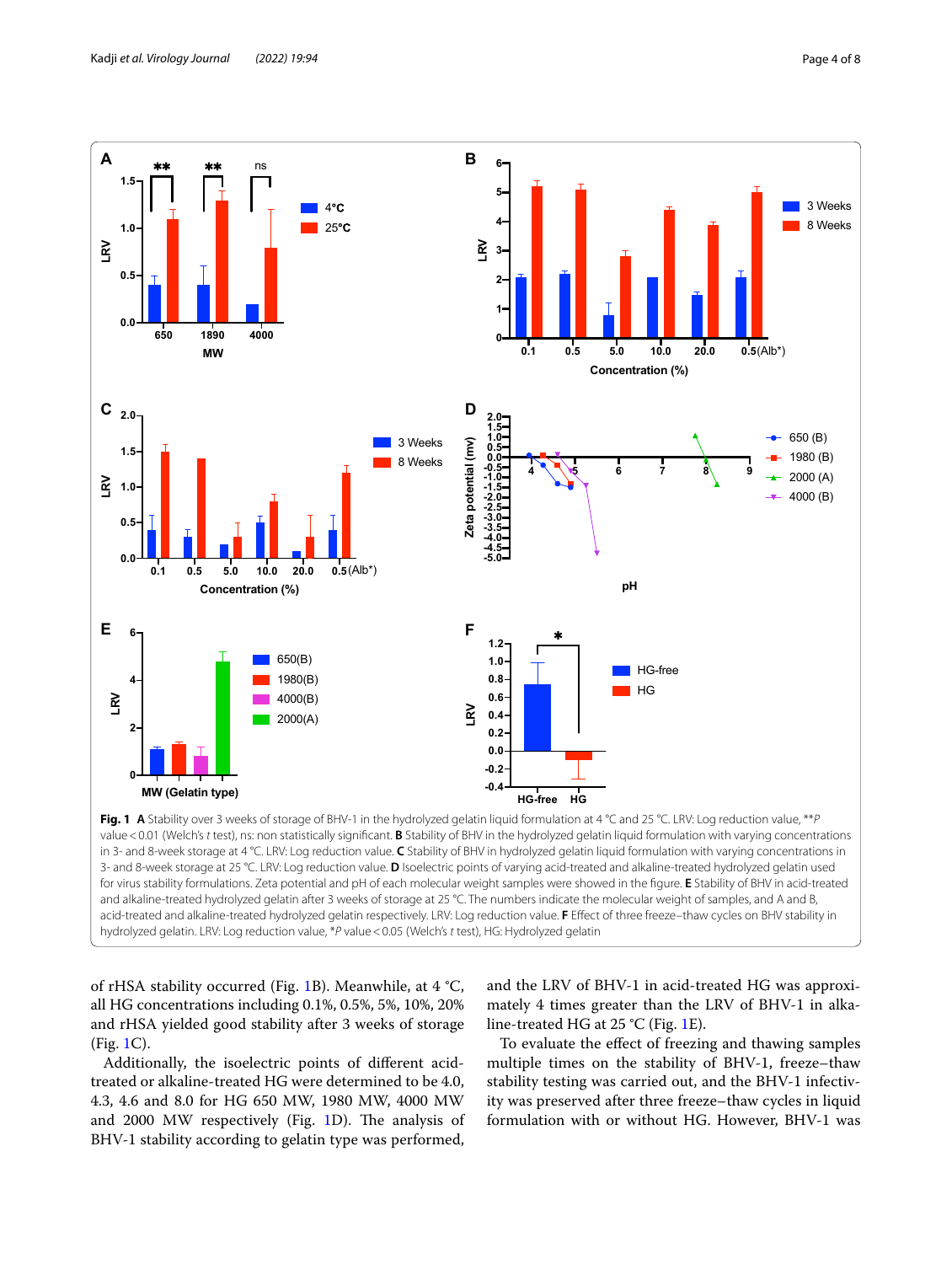

<span id="page-4-0"></span>**Fig. 2** A Stability of PIV in the hydrolyzed gelatin liquid formulation over 8 weeks of storage at − 80 °C, 4 °C and 25 °C with a stock virus titer of <sup>2</sup>× 105.5 TCID50/mL. LRV: Log reduction value. **B** Stability of RV in the hydrolyzed gelatin liquid formulation over 8 weeks of storage at <sup>−</sup> <sup>80</sup> °C, 4 °C and 25 °C with a stock virus titer of  $2 \times 10^{52}$  TCID50/mL. LRV: Log reduction value. C Stability of BHV in the hydrolyzed gelatin liquid formulation over 30 weeks of storage at <sup>−</sup> <sup>80</sup> °C, 4 °C and 25 °C with a stock virus titer of 2× 108.1 TCID50/mL. LRV: Log reduction value. **D** Stability of AdV in the hydrolyzed gelatin liquid formulation over 30 weeks of storage at − 80 °C, 4 °C and 25 °C with a stock virus titer of 2 × 10<sup>8.0</sup> TCID50/mL. LRV: Log reduction value

signifcantly more stable in the formulation with HG than in the formulation without HG (Fig. [1](#page-3-0)F).

A long-term 30-week storage stability study of enveloped and nonenveloped, BHV-1, and AdV-5 in hydrolyzed gelatin 4000 MW-based liquid formulation was carried out, and the results showed that the LRV was  $\leq$  1 at 4 °C and PI-3 and RV-3 also remained stable after 8 weeks storage (Fig. [2](#page-4-0)A-D).

## **Discussion**

The experiments discussed above revealed the stability of enveloped and nonenveloped viruses in gelatin liquid formulations. The gelatin liquid formulations with high MWs of 60,000 and 160,000 showed a drastic loss of infectivity, which was over a 2 LRV, compared to that of HG at 25 °C. The same experiment was not carried out at 4 °C due to the high gelling factor of high-MW gelatin. A higher molecular weight had a negative efect on virus stability, which may likely be caused by the high viscosity factor disfavoring virus particle stability in the formulation. Another possibility is the greater loss of virus infectivity during the thawing of the gelled samples at 37 °C, which required a longer time to melt due to the higher gel strength than that of HG in which there was no gelling strength and no thawing process was required after storage at 4 °C or 25 °C prior to the CPE assay. Among the HG samples, the 4000 MW sample appeared to enhance virus thermal stability at 25 °C or 4 °C compared to HG samples of lower MW, including 650 and 1980, and the concentration of 5% was found to be the optimum concentration to maintain virus stability. Hydrolyzed gelatin acts as an antioxidant and an electron donor to produce stable products prone to react with free radicals [[21\]](#page-6-18). Hydrolyzed gelatin is commonly present in some vaccines at diferent concentrations as a stabilizer [\[22\]](#page-6-19), and the optimal concentration may depend on the bufer or other ingredients in the formulation.

All studied viruses exhibited stability at 4 °C for at least 8 weeks, while BHV-1 and AdV remained stable for over 30 weeks of storage. In this report, BHV-1 also remained stable for 3 weeks at 25 °C showing an improved result over previous formulations. In another report, HSV stability lasted over a period of 39 weeks at 4 °C in either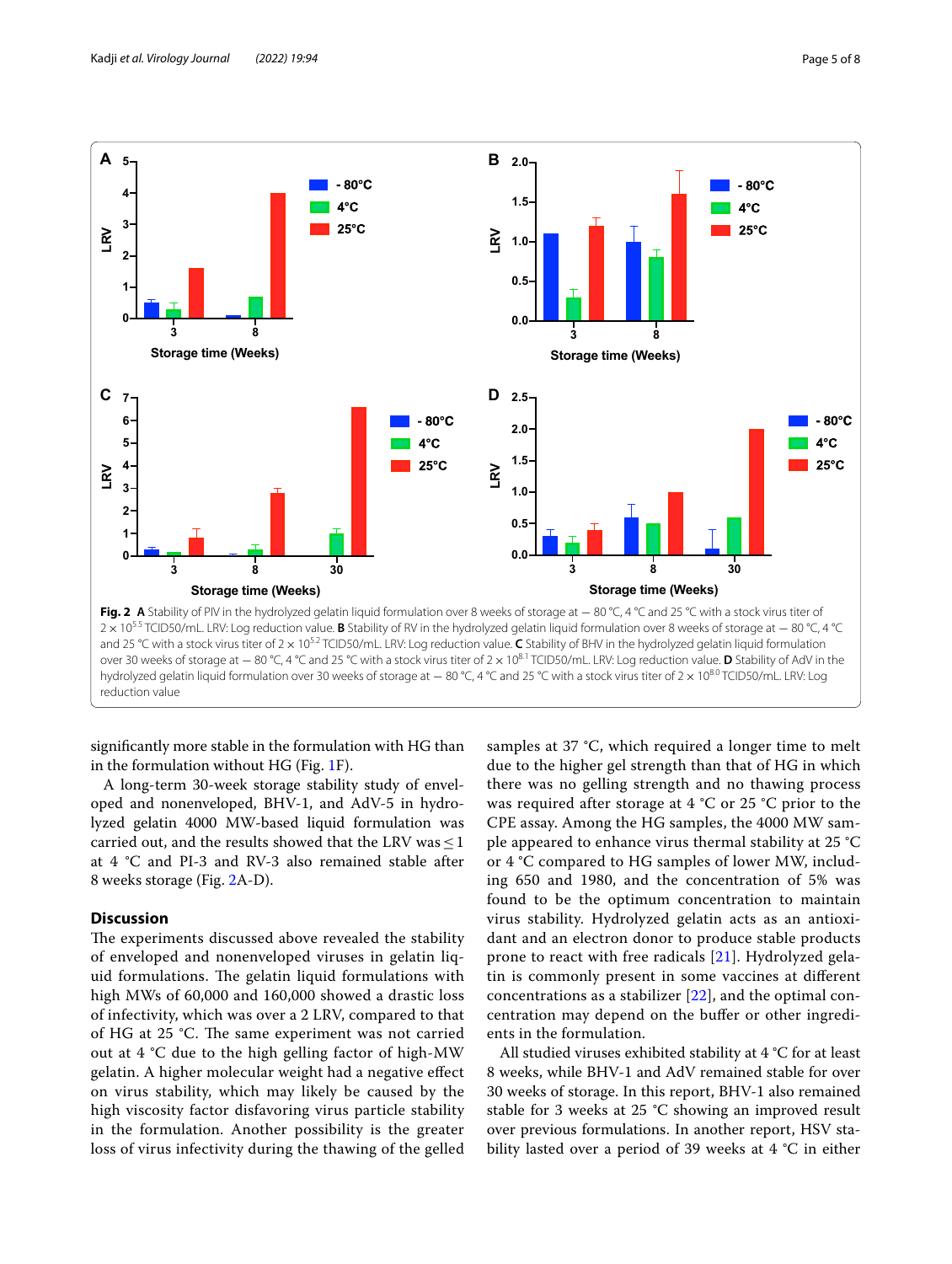a 0.5% partially HG or an rHSA liquid formulation [\[23](#page-6-20)]. The difference observed could be explained by some factors, including the heterogeneous nature of HG, the difference in bufer compositions used in each study, the virus species used for the stability test, or most likely, the initial virus stock. BHV and HSV both belong to the same Herpesviridae subfamily; HSV belongs to the Simplexvirus genus, and BHV belongs to the Varicellovirus genus [[24\]](#page-7-0). However, progeny BHV-1 appear to comprise an abundance of capsidless, noninfectious light particles, in contrast to HSV, and both present variations in tegument content  $[25]$  $[25]$ . BHV-1 in GTS buffer without gelatin was stable at  $-$  80 °C (0.2 log10 reduction) following 8 weeks of storage, but not at ambient temperatures such as 4 °C or 25 °C (Additional fle [1](#page-6-21): Table S1). Moreover, its stability was reduced (0.7 log10) when it underwent a series of three freeze–thaw cycles and was signifcantly diferent compared to that in GTS with HG. The only difference between the two formulations in the freeze–thaw cycle test was the presence of HG; therefore, we speculate that the potential cryoprotective features of HG used in this study in the freeze–thaw process positively impacted viral stability. The cryoprotective features of HG have been previously reported with immune biomarkers [[26](#page-7-2)] and food products [\[27](#page-7-3)] or probiotics [[28](#page-7-4), [29](#page-7-5)], and further study is required to understand these features in the freezing process and their impact on virus stability.

The LRV of AdV-5 was  $0.6 \text{ log}10$  following 30 weeks of storage at 4 °C. Previous studies have reported the stability of recombinant adenovirus at 4 °C with an optimal formulation for 12 weeks or 24 months [\[30](#page-7-6), [31](#page-7-7)]. There are possible factors contributing to the difference in the long-term 24-month (104 weeks) stability in the previous study  $[31]$  $[31]$  $[31]$  compared to that at 30 weeks in this study. These factors comprise the use of glass vials for virus storage and surfactants such as polysorbate 80 to additionally prevent virus adsorption to the glass surface or supplementary ingredients in the formulation in the other study, which are most likely required for longer storage times. However, wild-type adenovirus is known to be stable as a nonenveloped virus for multiple years at  $-$  80 °C, but its stability profile at ambient temperatures, such as  $4 \text{ }^{\circ}\text{C}$  and  $25 \text{ }^{\circ}\text{C}$ , is poorly known. In fact, the wild-type adenovirus used in this study is reported by the manufacturer to signifcantly drop in infectious titer following 12 months of storage at  $-20$  °C. Another study wherein the stability of an adenovirus strain in a lyophilized formulation lasted 24 weeks at 4  $\degree$ C [\[32\]](#page-7-8) did not show greater stability than the stability over 30 weeks in liquid formulation in this study. Moreover, the adenovirus remained stable at 25 °C following 8 weeks of storage compared to 1 month (4 weeks) at 30 °C in the previous study. The improvement in virus stability, including for vaccine protection and oncolytic virus therapy, would alleviate the burdens of cold chain and the required cost.

Neither the PIV nor the RV models remained stable for 3 weeks of storage at 25 °C, in contrast to the DNA virus models used in this study. RV outer capsid components play an essential role in virus stability, and the inner core appears to be more thermostable than the outer capsid. The outer capsid protein  $\sigma$ 3 preserves infectivity by stabilizing the μ1 protein, which functions to penetrate the host cell membrane [[33,](#page-7-9) [34\]](#page-7-10), and its alteration by chemical or physical agents likely infuences virus infectivity [[35,](#page-7-11) [36](#page-7-12)]. However, a higher infective stock virus titer may have improved the PIV and RV stability results because one of the factors of virus storage stability is the stock virus titer [[23](#page-6-20), [37\]](#page-7-13). In fact, PIV and RV stock titers were one thousand times lower than the BHV and AdV virus stock titers, which indicated that they were stable in the HG liquid formulation. Hence, the poor stability profle of PIV and RV in HG is most likely a result of low virus stock titers rather than the developed HG liquid formulation. To confrm this assertion, another new virus stock was prepared to attain a higher titer for RV. The evaluation of stability with a higher titer in the same HG formulation revealed better stability compared to the stability with the lower virus titer (Additional file [1:](#page-6-21) Table S2).

Interestingly, among the HG samples, those that resulted from basic extraction (alkaline-treated) showed better results than the sample obtained by the acid extraction method (acid-treated) with the BHV-1 model, and an interpretation of this fnding would require further investigation. In general, the pI (isoelectric point) values of the alkaline-treated and acid-treated gelatin are low (acidic) and high (basic), respectively. These HG samples with pIs around 5 or 8 were produced by alkaline and acid extraction methods, respectively. The pI of herpesvirus is reported to be approximately 9.6  $[38]$  $[38]$ . There is a possible electrostatic interaction between the HG with a pI of 5 and the herpesvirus to maintain virus surface protein stability during storage at the physiological pH. These results should be interpreted with caution. It is too preliminary to conclude that pIs are a factor afecting virus stability. Further studies are needed to explore the potential efect of the gelatin pI on virus stability.

Nevertheless, this research has some limitations. The stability profles of other viruses, including PIV, RV, and AdV, with known gelatin parameters, such as MW, concentration, or extraction method, were not evaluated. Additionally, only the stability of BHV was evaluated in gelatin-free bufer or in freeze–thaw stability tests. Moreover, the efect of the current formulation on a vaccine model or genetically modifed virus such as the oncolytic virus for potential immunogenicity retention or thermal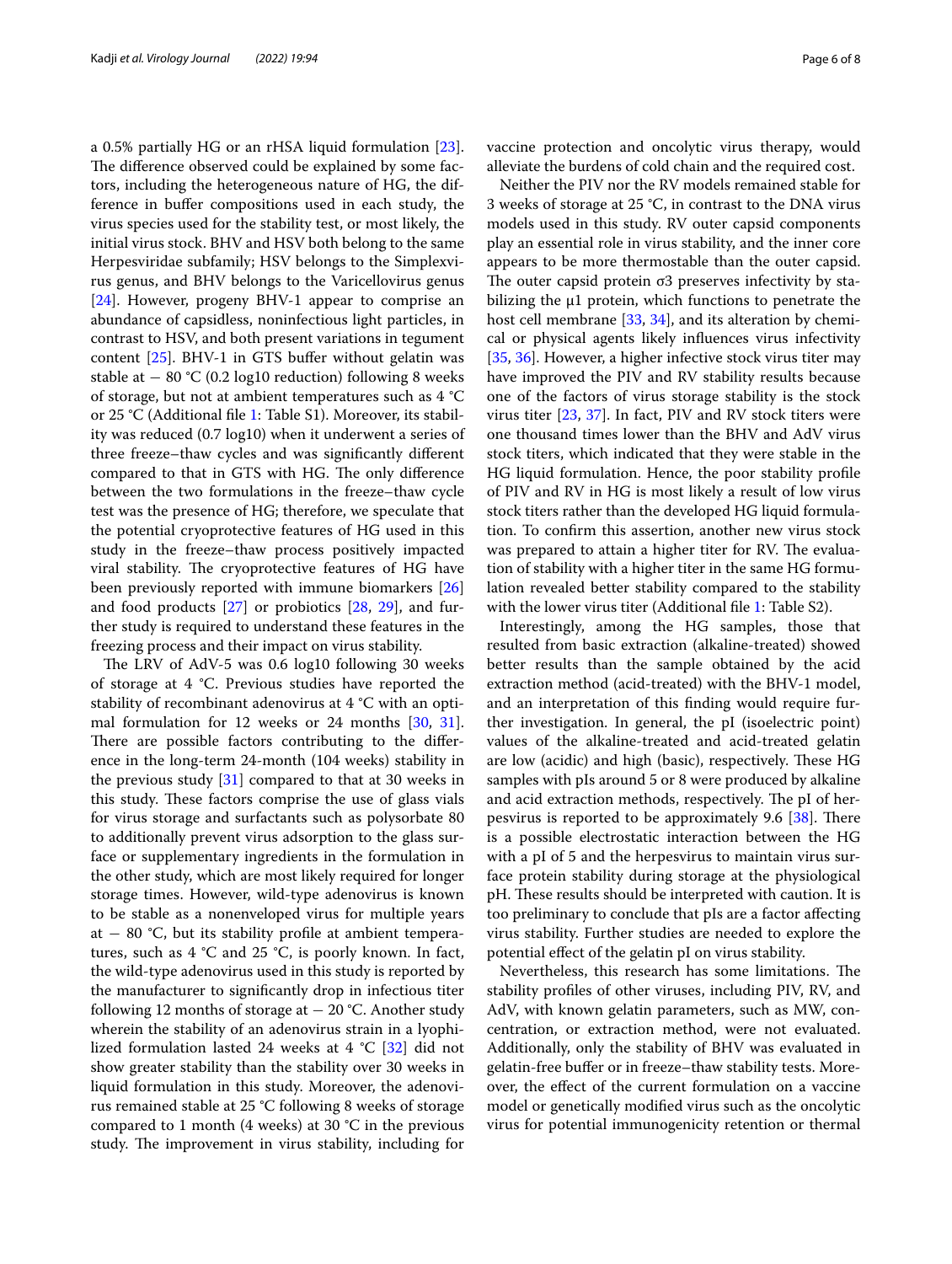stability were not evaluated and would be examined in a future study.

## **Conclusion**

In summary, this study included the examination of the stability of four relevant viruses (enveloped/nonenveloped RNA/DNA viruses) in HG liquid formulation for storage in ambient environments. All virus models remained stable for 8 weeks, and BHV and AdV showed extended stability in the liquid formulation after 30 weeks of storage at 4  $^{\circ}$ C in 5% HG. The hydrolyzed gelatin used to develop the liquid formulation for all four model viruses was of pharmaceutical grade, had very low levels of endotoxin (<10 EU/g) and would be relevant for virus and medical research studies and applications.

#### **Abbreviations**

HG: Hydrolyzed gelatin; BHV: Bovine herpes virus; PIV: Parainfuenza virus; RV: Reovirus; AdV: Adenovirus; LRV: Log reduction value; MW: Molecular weight; rHSA: Recombinant human serum albumin; HSV: Herpes simplex virus.

## **Supplementary Information**

The online version contains supplementary material available at [https://doi.](https://doi.org/10.1186/s12985-022-01819-w) [org/10.1186/s12985-022-01819-w.](https://doi.org/10.1186/s12985-022-01819-w)

<span id="page-6-21"></span>**Additional fle 1: Table S1**. Eight-week storage stability of BHV in GTS bufer at 25 °C, 4 °C and -80 °C. **Table S2**. Stability of RV with two diferent virus stock titers (LRV  $\pm$  STD).

#### **Acknowledgements**

We are grateful to both the staff members of the research team in the Biomedical Department for their technical support in the study development and Kazuya Hayashi in the R&D center for providing valuable information and comments regarding the research at Nitta Gelatin Inc. in Yao City, Osaka. We also thank Ms. Namiko Sawada for technical assistance in assays at Rakuno Gakuen University in Hokkaido.

#### **Author contributions**

FK: study protocol development and manuscript drafting, KK: sample preparation and data management, YH: study protocol development and study supervision, HT: study protocol development and review, KH: study development, experimentation, data quality assurance and study supervision. All authors read and approved the fnal manuscript.

#### **Funding**

Not Applicable.

#### **Availability of data and materials**

All data and material generated or analyzed in this study are available upon reasonable request and can be provided by Francois Marie Ngako Kadji (frngakokadji@nitta-gelatin.co.jp) or Katsuro Hagiwara (k-hagi@rakuno.ac.jp).

#### **Declarations**

**Ethics approval and consent to participate** Not applicable.

#### **Consent for publication**

Not applicable.

#### **Conflict of interests**

The authors declare that they have no competing interest.

Received: 4 January 2022 Accepted: 12 May 2022<br>Published online: 27 May 2022

## **References**

- <span id="page-6-0"></span>Mahl MC, Sadler C. Virus survival on inanimate surfaces. Can J Microbiol 1975;21(6):819–23.
- <span id="page-6-1"></span>2. Firquet S, Beaujard S, Lobert PE, Sané F, Caloone D, Izard D, Hober D. Survival of enveloped and non-enveloped viruses on inanimate surfaces. Microbes Environ. 2015;30(2):140–4.
- <span id="page-6-2"></span>3. Ruiz SI, Zumbrun EE, Nalca A. Animal models of human viral diseases. In: Conn PM, editor. Animal models for the study of human disease. New York: Elsevier; 2013. p. 927–70.
- <span id="page-6-3"></span>4. Hsiao A, Desai SN, Mogasale V, Excler JL, Digilio L. Lessons learnt from 12 oral cholera vaccine campaigns in resource-poor settings. Bull World Health Organ. 2017;95(4):303–12.
- <span id="page-6-4"></span>5. Yu YB, Briggs KT, Taraban MB, Brinson RG, Marino JP. Grand challenges in pharmaceutical research series: ridding the cold chain for biologics. Pharm Res. 2021;38(1):3–7.
- <span id="page-6-5"></span>6. Hansen LJJ, Daoussi R, Vervaet C, Remon JP, De Beer TRM. Freeze-drying of live virus vaccines: a review. Vaccine. 2015;33(42):5507–19.
- <span id="page-6-6"></span>7. Su K, Wang C. Recent advances in the use of gelatin in biomedical research. Biotechnol Lett. 2015;37(11):2139–45.
- <span id="page-6-7"></span>8. Kissmann J, Ausar SF, Rudolph A, Braun C, Cape SP, Sievers RE, Federspiel MJ, Joshi SB, Middaugh CR. Stabilization of measles virus for vaccine formulation. Hum Vaccin. 2008;4(5):350–9.
- <span id="page-6-8"></span>9. de Rizzo E, Tenório EC, Mendes IF, Fang FL, Pral MM, Takata CS, Miyaki C, Gallina NM, Tuchiya HN, Akimura OK. Sorbitol-gelatin and glutamic acidlactose solutions for stabilization of reference preparations of measles virus. Bull Pan Am Health Organ. 1989;23(3):299–305.
- <span id="page-6-9"></span>10. Liska V, Bigert SA, Bennett PS, Olsen D, Chang R, Burke CJ. Evaluation of a recombinant human gelatin as a substitute for a hydrolyzed porcine gelatin in a refrigerator-stable Oka/Merck live varicella vaccine. J Immune Based Ther Vaccines. 2007;5:4.
- <span id="page-6-10"></span>11. Johnson FB. Transport of viral specimens. Clin Microbiol Rev. 1990;3(2):120–31.
- <span id="page-6-11"></span>12. Fukunaka Y, Iwanaga K, Morimoto K, Kakemi M, Tabata Y. Controlled release of plasmid DNA from cationized gelatin hydrogels based on hydrogel degradation. J Control Release. 2002;80(1–3):333–43.
- <span id="page-6-12"></span>13. Loeb J. The reciprocal relation between the osmotic pressure and the viscosity of gelatin solutions. J Gen Physiol. 1921;4(1):97–112.
- <span id="page-6-13"></span>14. Dudman WF. Interaction between gelatin solutions and tobacco mosaic virus. Biochim Biophys Acta. 1966;120(2):212–21.
- <span id="page-6-14"></span>15. Macovescu G. Validation of method for determining the isoelectric point of protein solutions. Leather and footwear journal. 2018;18(1):53–66.
- <span id="page-6-15"></span>16. Beitrag zur kollektiven KG. Behandlung pharmakologischer Reihenversuche. Archiv f experiment Pathol u Pharmakol 1 62 (1931) Four 480–483.
- <span id="page-6-16"></span>17. Croyle MA, Cheng X, Wilson JM. Development of formulations that enhance physical stability of viral vectors for gene therapy. Gene Ther. 2001;8(17):1281–90.
- 18. Stability D. Principles and practices, 2nd edn, drugs and the pharmaceutical sciences, vol. 68. New York: Marcel Dekker; 1995.
- 19. International Conference on Harmonization (ICH) Harmonized Tripartite Guideline, Stability Testing of New Drug Substances and Products, 1993.
- <span id="page-6-17"></span>20. Galazka JMA, Zafran M. Thermostability of vaccines. Geneva: World Health Organization; 1998.
- <span id="page-6-18"></span>21. Wang J, Luo D, Liang M, Zhang T, Yin X, Zhang Y, Yang X, Liu W. Spectrumefect relationships between high-performance liquid chromatography (HPLC) fngerprints and the antioxidant and anti-infammatory activities of collagen peptides. Molecules. 2018;23(12):3257. [https://doi.org/10.](https://doi.org/10.3390/molecules23123257) [3390/molecules23123257.](https://doi.org/10.3390/molecules23123257)
- <span id="page-6-19"></span>22. Potential Vaccine Allergens. [https://www.vaccinesafety.edu/Compo](https://www.vaccinesafety.edu/Components-Allergens%2021-0115.pdf) [nents-Allergens%2021-0115.pdf.](https://www.vaccinesafety.edu/Components-Allergens%2021-0115.pdf) 2021.
- <span id="page-6-20"></span>23. Litowski JR, Siska C, Kerwin BA. Stable frozen herpes simplex virus formulation. In: W.I. Property, Organization, editor. International Bureau, Amgen Inc., US; 2016.